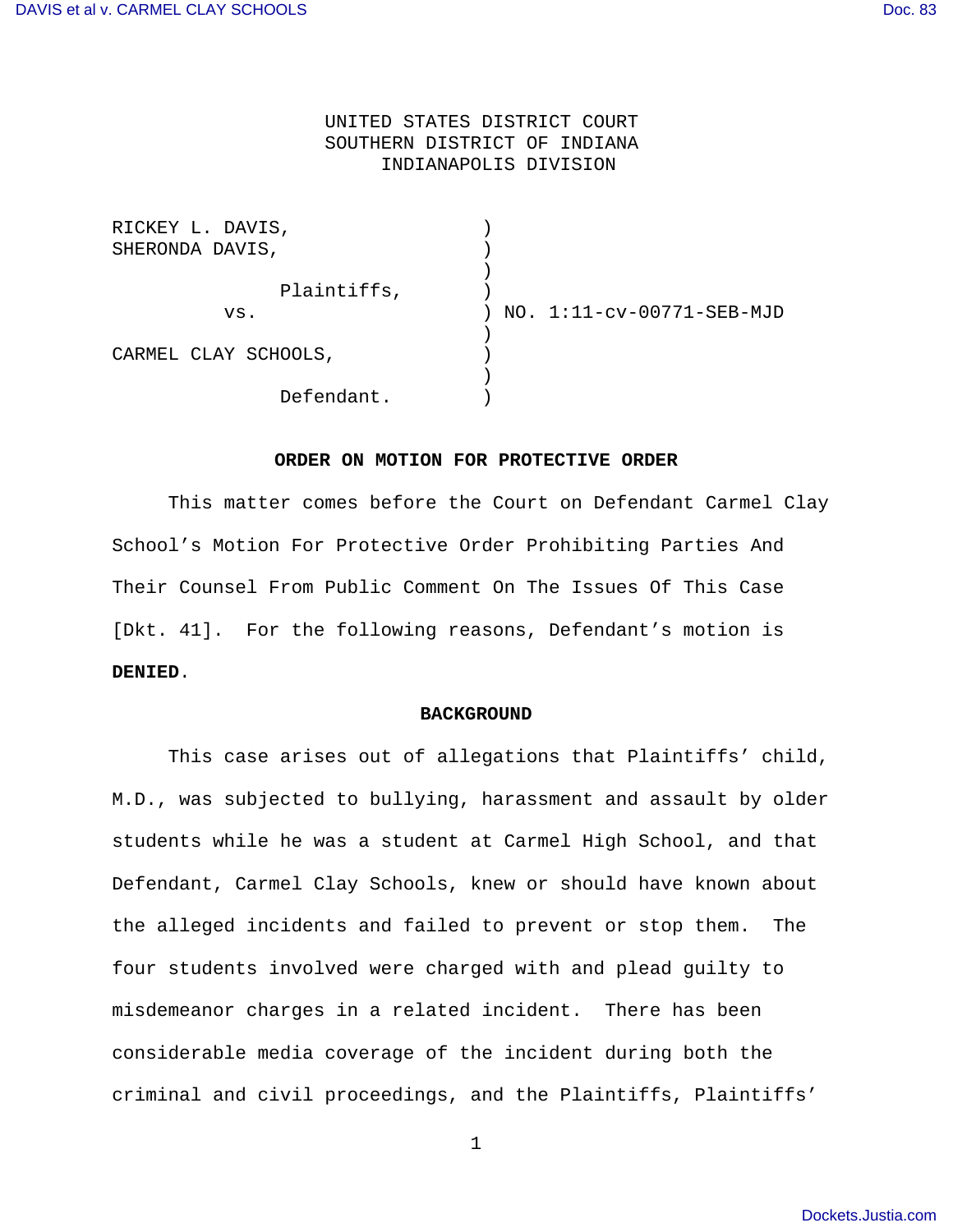attorney, the Hamilton County Prosecutor, parents, school officials, faculty, and others have all provided statements to the media.

 Defendants request that the Court enter a protective order prohibiting the parties and their attorneys from making comments about the merits of the case to the media. Defendants argue that permitting the Plaintiffs and their counsel to make comments to the media would "present a substantial likelihood of prejudice to the Defendant in the event that this matter proceeds by a jury trial." [Dkt. 42 at 2]. Plaintiffs argue that such an order would impermissibly limit the Plaintiffs' and Plaintiffs' counsel's first amendment rights.

### **DISCUSSION**

 In the Seventh Circuit, a trial court can limit a party's and their attorney's exercise of first amendment right of freedom of speech only where the record contains sufficient specific findings that the party's and their attorney's conduct poses a "serious and imminent threat to the administration of justice." Robson v. United States, 435 F.2d 1059, 1061 (7th Cir. 1970) (quoting Craig v. Harney, 331 U.S. 367, 373 (1947)), In re Oliver, 452 F.2d 111, 114 (7th Cir. 1971). "A blanket prohibition...against all comment in a case whether tried before a judge or jury without regard to whether such comment is or even could be prejudicial to the fair administration of justice

2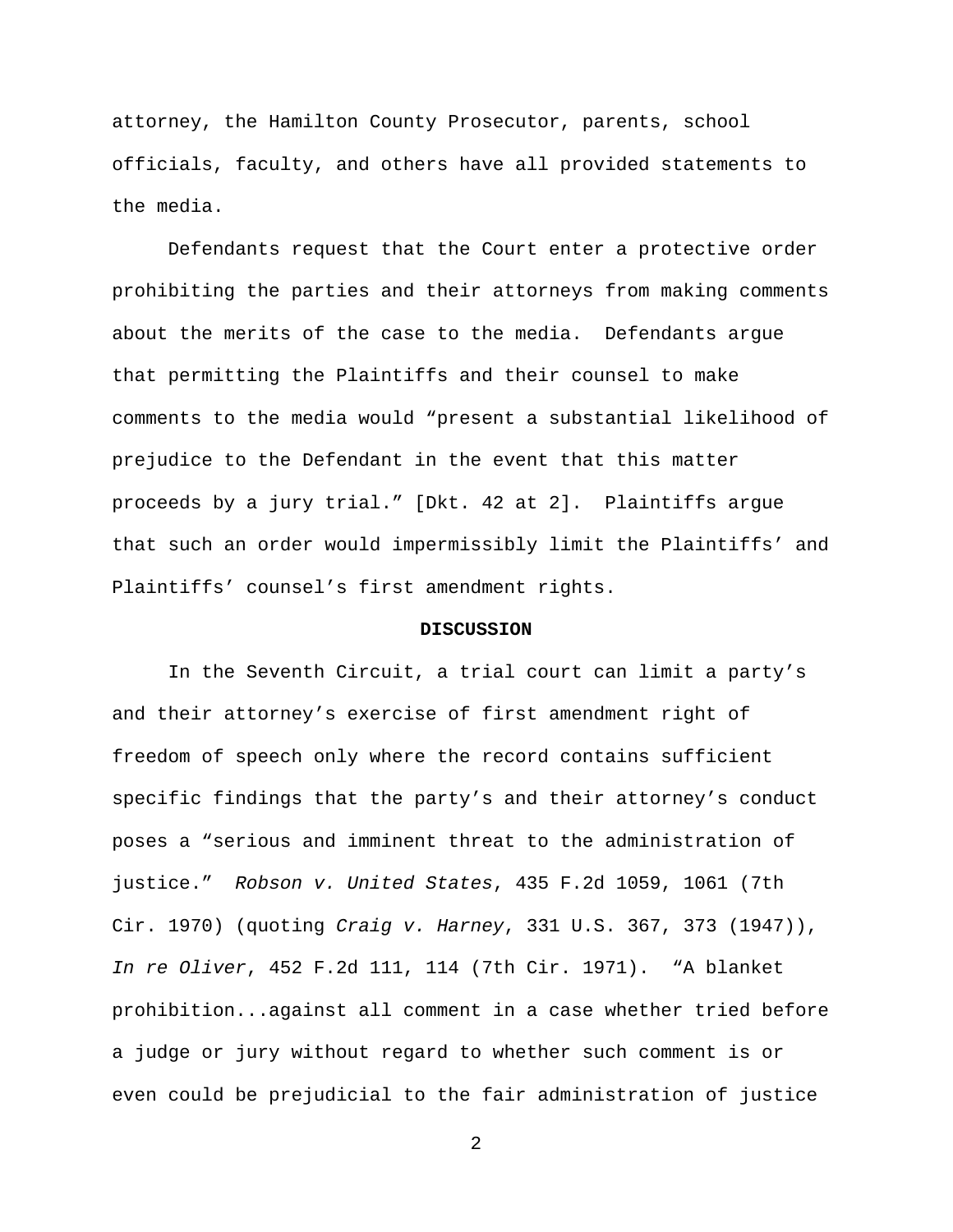cannot stand without making a mockery of the free speech guarantee of the first amendment." Oliver, 452 F.2d at 114-15. The prohibition must be one that prevents imminent harm, not merely speculative harm. The court in Robson found that seven month old newspaper articles that formed the basis for the lower court's order prohibiting defendants and their attorneys from making any public statements in relation to their pending criminal case were not a sufficient basis for finding that the risk of harm was imminent, and did not support the proposition that the defendants' future first amendment utterances, if any, would interfere with the fair administration of the trial. Robson, 435 F.2d at 1061. Defendant asks the Court to apply the lower "reasonable likelihood" standard utilized in the 5<sup>th</sup> Circuit; however, Seventh Circuit case law is clear that this circuit applies the more stringent "serious and imminent threat" standard.

 Defendant has not shown the requisite "serious and imminent threat" such that judicial proscription or limitation of contact with the media is warranted at this time. The majority of the media sources cited by Defendants in their brief are over a year old and pre-date the filing of the civil lawsuit, which, based on Robson, is insufficient to support a finding of an imminent threat. The Calabrese case cited by the Defendant is distinguishable from this case in that it arose from statements

3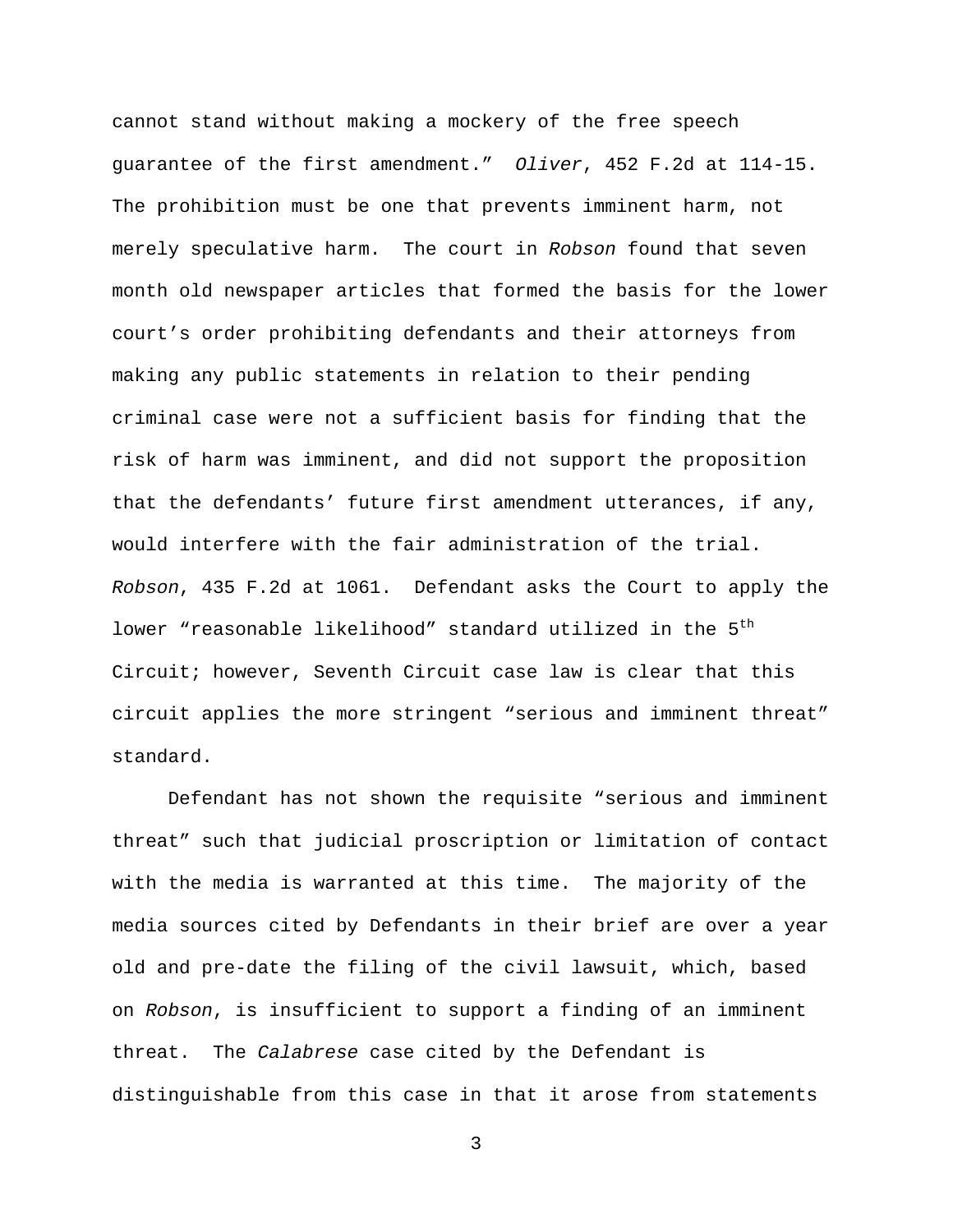made during the pendency of a criminal trial and involved unauthorized disclosures of sealed information and a jury that was not sequestered. United States v. Calabrese, 02 CR 1050, 2007 WL 2075630 (N.D. Ill. July 13, 2007). In addition, the order in Calabrese was in response to media comments that had already occurred during the early stages of the trial and was meant to put a halt to additional prejudicial comments to the media. Id. at \*4-5. The need to limit Plaintiffs' contact with the media by means of a protective order is premature and would impermissibly impede the exercise of Plaintiffs' and Plaintiffs' counsel's first amendment rights.

 In addition, Indiana Rule of Professional Conduct 3.6 (Trial Publicity)<sup>1</sup> clearly sets out what lawyers may and may not say in public communications regarding a case. Under this rule, a lawyer may not make public comments that will have "a substantial likelihood of materially prejudicing an adjudicative proceeding…." Ind. R. Professional Conduct 3.6(a). However, the rule also permits a lawyer to make statements to "protect a client from the substantial undue prejudicial effect of recent publicity not initiated by the lawyer or the lawyer's client." Ind. R. Professional Conduct 3.6(c) (emphasis added). Both Plaintiffs' and Defendant's counsels are equally bound by the

 $\overline{a}$ 

 $1$  Attorneys appearing before this Court are bound by the Indiana Rules of Professional Conduct under Local Rule 83-5(e).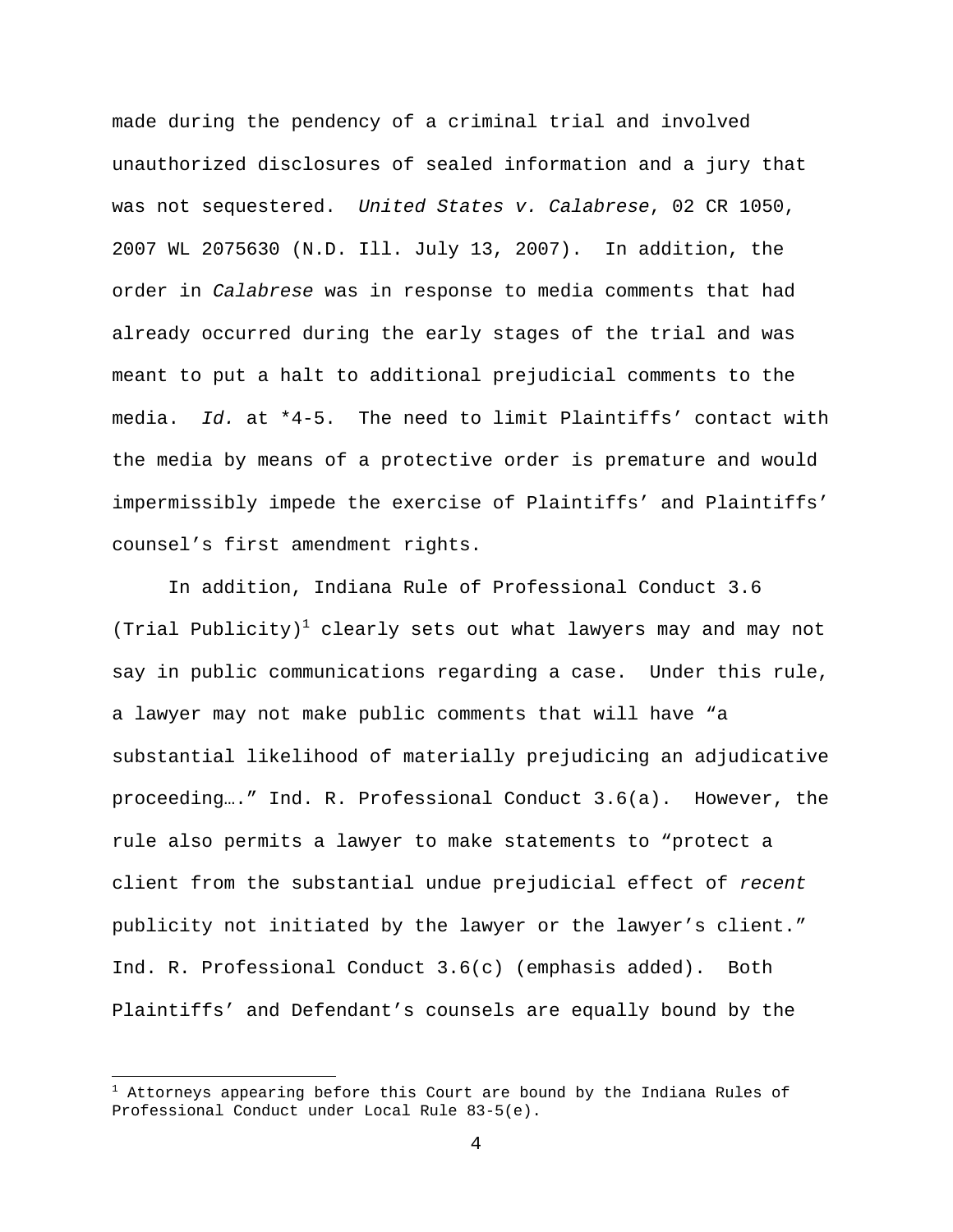requirements of this rule and must act within its boundaries when making statements to the media. The Court finds that this rule is sufficient to govern the conduct of counsel in this case, and any potential future violations of this rule of professional conduct may be addressed as the need arises.

### **CONCLUSION**

For the foregoing reasons, Defendant's motion is **DENIED.** 

Dated: 04/09/2012

ĺ

Mark<sup>/J</sup>. Dinsmore United States Magistrate Judge Southern District of Indiana

Distribution:

Gregory P. Gadson LEE FAIRMAN LLP ggadson@nleelaw.com

Corinne T.W. Gilchrist OFFICE OF THE INDIANA ATTORNEY GENERAL corinne.gilchrist@atg.in.gov

Nathaniel Lee LEE FAIRMAN LLP nlee@nleelaw.com

Rick D. Meils MEILS THOMPSON DIETZ & BERISH rmeils@meilsattorney.com

John W. Mervilde MEILS THOMPSON DIETZ & BERISH jmervilde@meilsattorney.com

Liberty L. Roberts COLLIER MAGAR & ROBERTS liberty@cmrlawfirm.com

Cari L. Sheehan